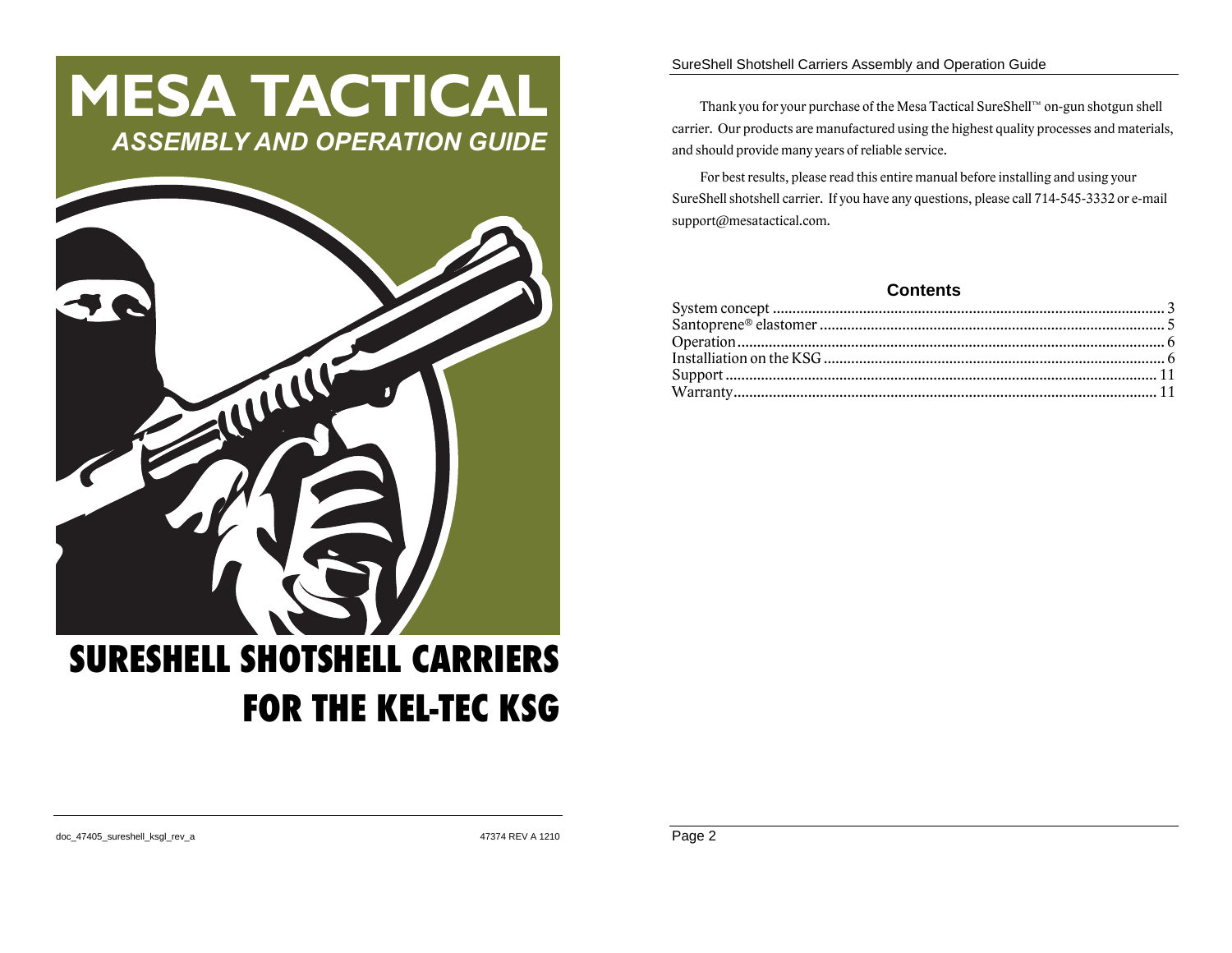## **SYSTEM CONCEPT**

SureShell shotshell carriers are assemblies comprising an aluminum yoke and backing plate and a Santoprene® elastomer tube. The yoke features four to eight vertical bores .700" or .810" in diameter to accept 20-gauge or 12-gauge shotgun shells. The shells are securely retained by the elastomer tube interfering with the bores. In many cases, shells can be confidently retained in a brass down as well as a brass up configuration, though brass up is most secure.



The principle difference between one model of SureShell and another, aside from capacity, is the backing plate, which is designed to mount the carrier assembly on a particular model of shotgun. Side-mount SureShell shotshell carriers for Mossberg , Remington and Benelli M1 shotguns use the trigger group pin holes to secure the assemblies to the weapon; the Benelli M2 Tactical, Benelli M4/M1014, Benelli SuperNova Tactical, Kel-Tec KSG and some Mossberg 500/590 versions take advantage of the factory-tapped rail mounting holes in the tops of these shotguns and include integrated Pictanny optics mounting rails.

#### **SURESHELL FOR KEL-TEC KSG**

The SureShell carrier yokes for the Kel-Tec KSG shotgun are mounted on an extruded aluminum Picatinny rail that replaces the KSG's factory optics rail. Available configurations include:

- $\bullet$ One four-shot yoke mounted on the right;
- c One four-shot yoke mounted on the left;
- c One six-shot yoke mounted on the right;
- c One six-shot yoke mounted on the left;
- c Four shot yokes mounted on both sides;
- c Six shot yokes mounted on both sides.



Aluminum tabs on each side of the SureShell Carrier and Rail for the Kel-Tec KSG can accept lengths of Picatinny accessory rail (available separately) for the mounting of weapon lights and lasers.

The KSG's factory rail is attached to two mount pillars, front and back, with an M4 metric bolt at each end. The SureShell Carrier and Rail for the Kel-Tec KSG mounting system is slightly different. Once the factory rail is removed, a steel recoil block is installed on each of the mount pillars. In addition to a hole for a replacement M2 bolt, each recoil block also features a threaded hole at a 45° angle that accepts a set screw that is tightened into the mounting pillar. The aluminum Sureshell and rail assembly is then fastened to the recoil blocks with four screws.



Page 4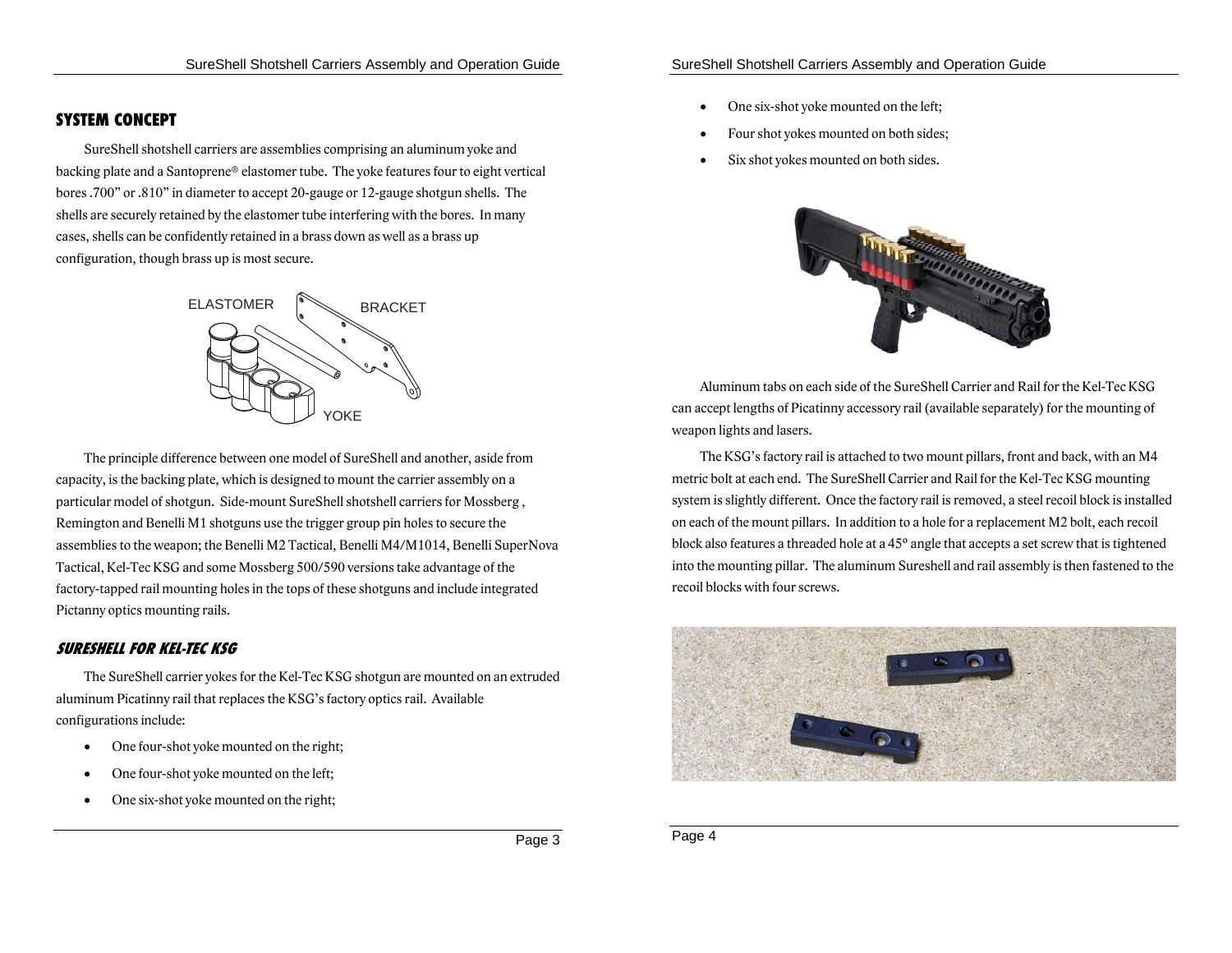This arrangement is designed to provide a robust and secure mounting method for the loaded SureShell carrier, even under heavy recoil.

## **SANTOPRENE® ELASTOMER**

The elastomer used to interfere with the shell bores and thus retain the shells in the SureShell shotshell carrier is made of tough Santoprene thermoplastic. We are required to publish the following message to comply with California's Proposition 65:

WARNING: This product contains a chemical known to the State of California to cause birth defects or other reproductive harm.

#### **ELASTOMER STIFFNESS**

SureShell carriers are assembled at the factory with a black Santoprene elastomer tibe with a shore value, or stiffness, of A64. This has proven to be optimal for most customers and in most situations. However, some customers require a stiffer elastomer and for those operators we have included an alternative white elastomer tube with a shore value of A73. The black elastomer tube can be swapped for the white one if tighter shell retention is required.

#### **CHANGING THE ELASTOMER**

The SureShell carrier's elastomer can be changed at any time. This may be necessary due to excessive wear of the original, or perhaps to replace the elastomer with the white tubing mentioned above, or an alternative material that offers more or less interference (and thus secures the shotshell in the shell carrier more or less tightly). Replacement elastomers are available free of charge from Mesa Tactical, if needed.



Another form of maintenance that can be performed on the elastomer is to clean it periodically of grease or oil that may reduce its ability to securely retain shotshells.

The elastomer is accessed by removing the shell carrier from the shotgun, then unscrewing the yoke from the backplate (there are six screws). The elastomer can then be removed from the channel machined into the yoke, which can be clearly seen in the photo above.

#### **OPERATION**

The Mesa Tactical SureShell shotshell carrier is dramatically different from other shell carrier solutions, principally in the shell retention method. This might require a revision in training methods.

## **Any operator adopting the SureShell shotshell carrier** *must* **train with the new system before ever using the weapon in a duty situation.**

The shells in the SureShell shotshell carrier are very close together. Shells can often be more quickly and reliably removed from the SureShell shotshell carrier if they are twisted out. With practice, this can be accomplished quickly is a single fluid movement.

**Note that the SureShell shotshell carrier is not designed for long-term storage of shells on the weapon. It is instead designed for professional use in which the shells are replaced in the carrier during armory checkout. Storing shells in the carrier over long periods can deform the elastomer, resulting in a degradation of the shell retention efficacy.** However, if the shells are removed from the carrier for a few hours the elastomer will reform to its original shape.

### **INSTALLIATION ON THE KSG**

Installing the SureShell Carrier and Rail for the Kel-Tec KSG is a very simple procedure and takes only a few minutes. Included with the SureShell assembly is the following hardware kit: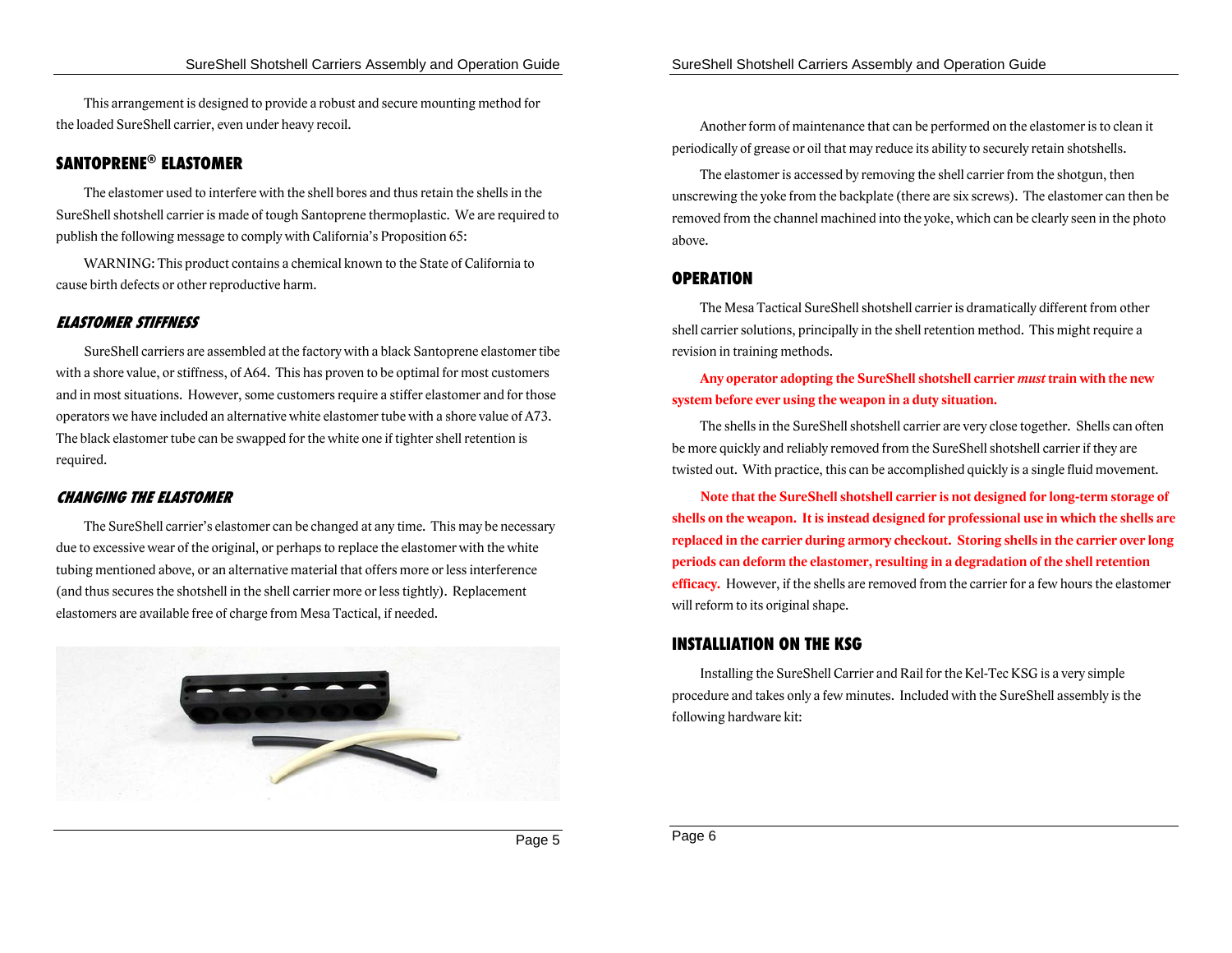#### SureShell Shotshell Carriers Assembly and Operation Guide

| 80125 Hardware for KSG shell carrier |         |                                                 |  |
|--------------------------------------|---------|-------------------------------------------------|--|
| Qty                                  | Part no | Specification                                   |  |
| 1                                    | 47004   | 1/8" hex key short arm                          |  |
| 4                                    | 47098   | Custom #8-40 screw                              |  |
| 4                                    | 47099   | #8 Bellville washer B-0169-0276-020-SER-STL-PLN |  |
| 4                                    | 47131   | #10-32 x 1/4" button head cap screw             |  |
| 2                                    | 47400   | M4 x 12mm button head cap screw                 |  |
| 2                                    | 47401   | M4 x 12mm set screw                             |  |
| 1                                    | 47402   | 2.5 mm hex key (gold)                           |  |
|                                      | 47403   | 2 mm hex key (gold)                             |  |
| 2                                    | 47415   | Steel rail mounting cleat                       |  |

Because there are both metric and imperial standard fasteners in the package, it is easy to confuse the hex keys. This is a significant hazard, because a mismatched hex key can strip the tool or the bolt or both. Therefore the metric hex keys in this package are gold. Do not use a black hex key with a metric fastener, and do not use a gold hex key with an imperial fastener.

#### **ASSEMBLY PREPARATION**

Before installation of the SureShell Carrier and Rail for the Kel-Tec KSG on the shotgun, prepare the assembly by fitting one or more accessory Picatinny rails to the side tabs (once the assembly is installed on the shotgun, it will be relatively difficult to execute this procedure).

Accessory rails are screwed onto steel threaded backing cleats instead of nuts, which means the screws can be tightened from the outside without the need to hold a nut with a wrench. The short button head cap screws are provided simply to fill the holes in the accessory tab (and incidentally to keep the threaded cleat in a safe and handy location: installed on the shell carrier assembly).



Page 7

Once the accessory rails or button head cap screws are installed, the assembly is ready to be attached to the KSG shotgun.

#### **KSG RAIL REMOVAL**

**Before beginning, ensure the KSG shotgun is unloaded and pointed in a safe direction.** 

The first step is to remove the factory optics fail from the KSG shotgun. Use one of the gold hex keys to loosen the two mounting screws. **To reduce the risk of stripping the screw head or the hex key or both, be extremely careful to ensure the hex key is firmly seated in the screw socket before applying torque.** 



Once the screws are out, remove the rail:



Behind the rear rail mounting pillar is a small plastic recoil lug. Remove this as well:

Page 8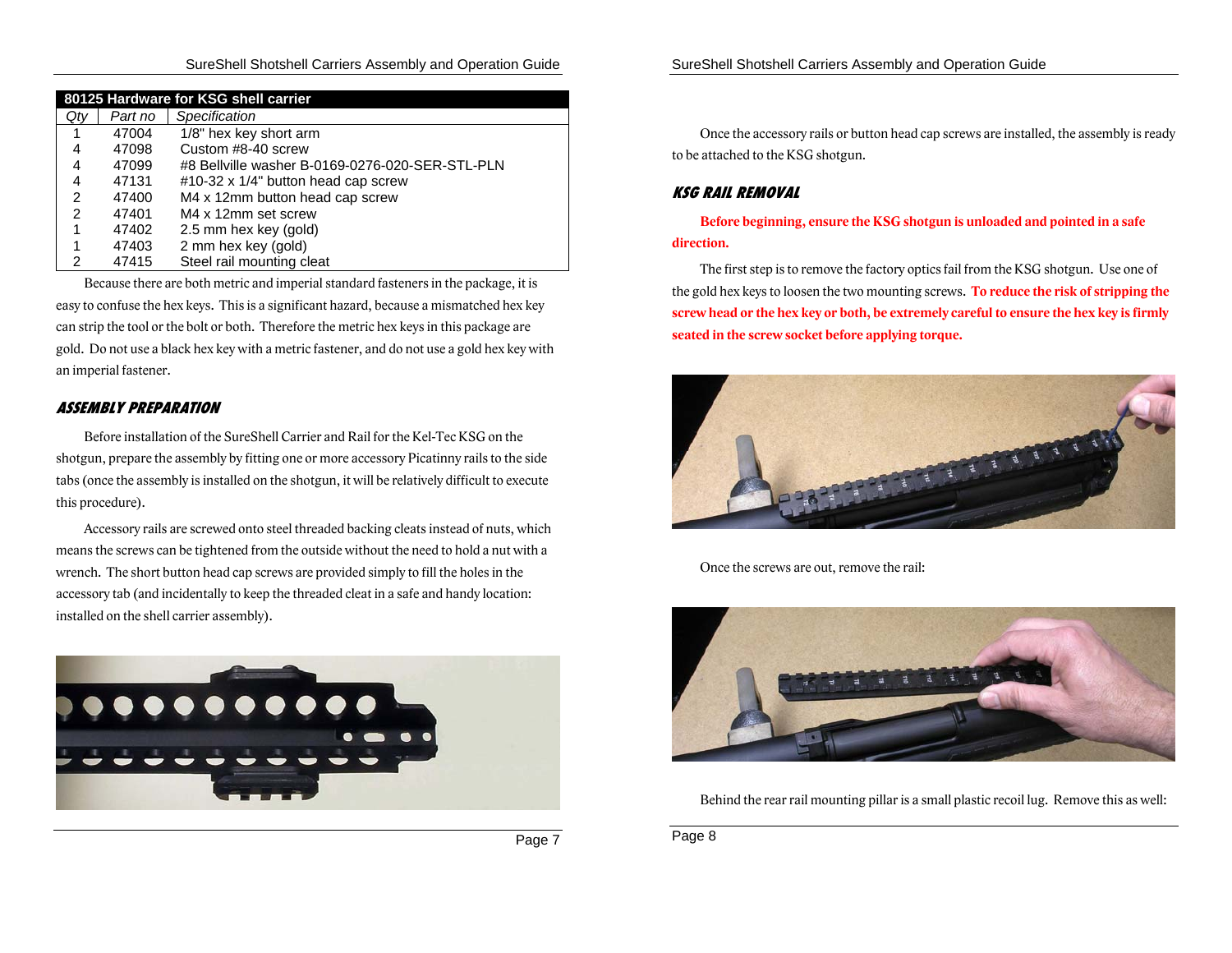

Put the rail, screws and recoil lug in a safe place.

## **ASSEMBLY INSTALLATION**

The first step in the installation of the SureShell Carrier and Rail for the Kel-Tec KSG is to *loosely attach* the two steel recoil blocks to the shotgun's rail mount pillars with the two M4 button head cap screws provided. Install them so that the angled threaded holes are rearward. Using the smaller gold hex key, loosely thread the two set screws into the angled holes.

When this step is finished the recoil blocks will be subject to slight movement, but will not fall off the mounting pillars.



Place the SureShell assembly on the recoil blocks and secure it in place using the four slotted head screws and conical washers.

## SureShell Shotshell Carriers Assembly and Operation Guide



Now use the gold hex keys (blue in these photos) to fully tighten the M4 button head screws and the angled set screws.



Finally, go back and re-tighten all four of the slotted top rail mounting screws.